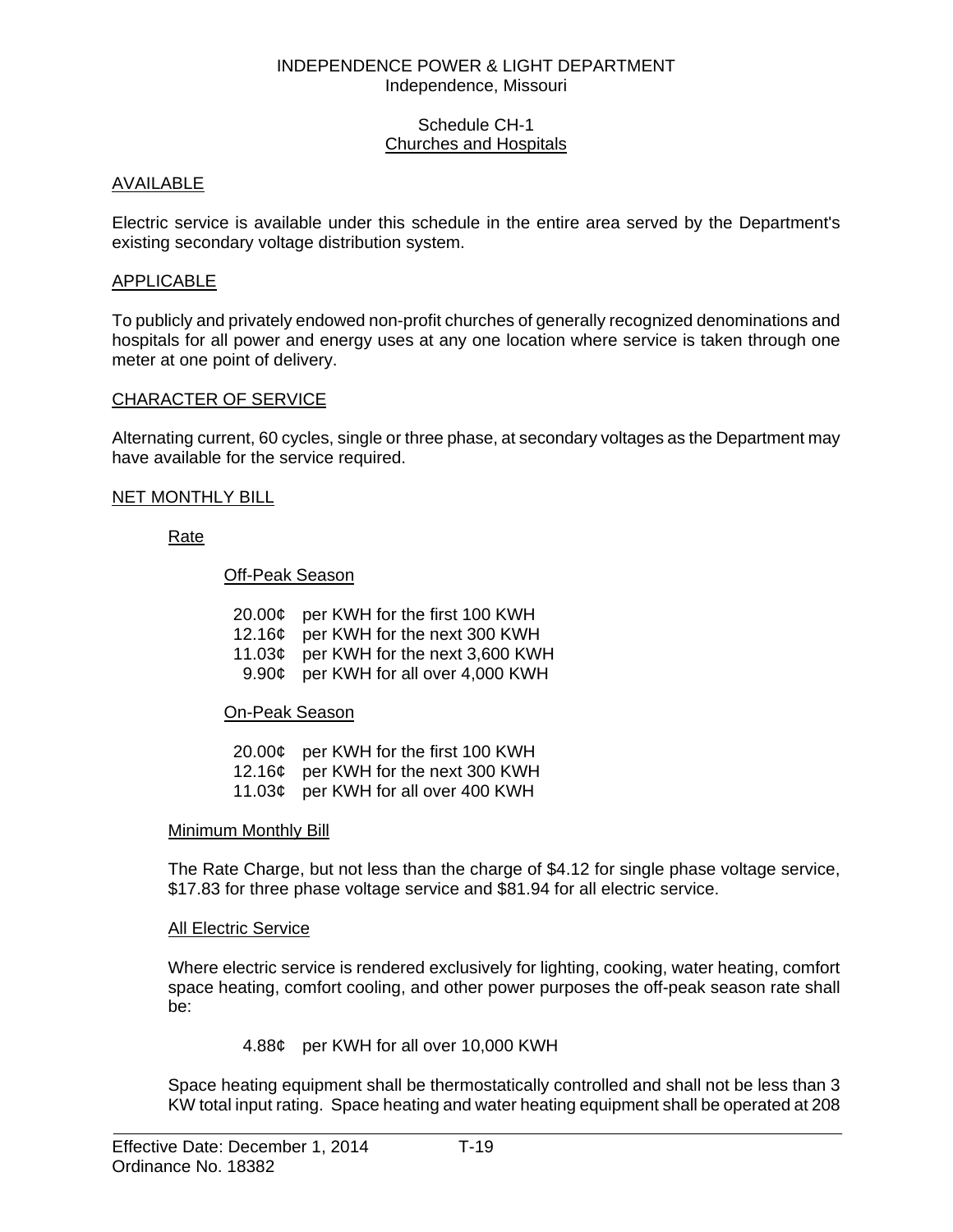### INDEPENDENCE POWER & LIGHT DEPARTMENT Independence, Missouri

### Schedule CH-1 Churches and Hospitals (Continued)

volts or more and be of a design approved by the Department.

# High Load Factor Service

 When customer's monthly billing demand is 50 kilowatts or more and energy usage is in excess of 350 kilowatt hours per kilowatt of billing demand, the net monthly rate shall be discounted 0.48¢ per kilowatt hour.

# FUEL-ENERGY COST ADJUSTMENT

See Schedule FA-1.

## BILLING DEMAND DETERMINATION

The monthly billing demand shall be the maximum 30-minute measured kilowatt (KW) demand as adjusted for power factor during the month, but the minimum billing demand during any month shall not be less than 50 KW nor less than 80 percent of the highest adjusted measured demands established during the billing months of July, August and September for the twelve months ending with current month. Monthly measured demands will be adjusted or corrected for power factor if customer's power factor is found by test to be less than 85 percent lagging. The measured demand corrected for power factor shall be determined by multiplying the maximum measured kilowatt demand during the month by 85 percent and dividing by the percentage power factor as determined. Fractional billing demands will be rounded to the nearest whole kilowatt demand.

## BILLING PERIODS

The "off-peak" season shall be for seven consecutive billing months with the first billing month commencing with meter reading cycle 1 occurring in October each year.

The "on-peak" season shall be the remaining five consecutive billing months.

## PAYMENT

Monthly bills will be rendered NET, payable on or before the due date of the net monthly bill. The gross monthly bill, which is 105 percent of the net monthly bill, will be collected if monthly bill is not paid on or before due date.

## PAYMENT IN LIEU OF TAXES TO CITY OF INDEPENDENCE

The net monthly bill rates of this service schedule include charges for the Department's payment in lieu of taxes (PILOT) to the City's General Fund as authorized by Section 3.17 of the City Charter. The Department's PILOT payment to the City is equal to the amount of City taxes and fees charged on privately owned utilities, including the 9.08 percent franchise fee, applicable utility property taxes and sales taxes.